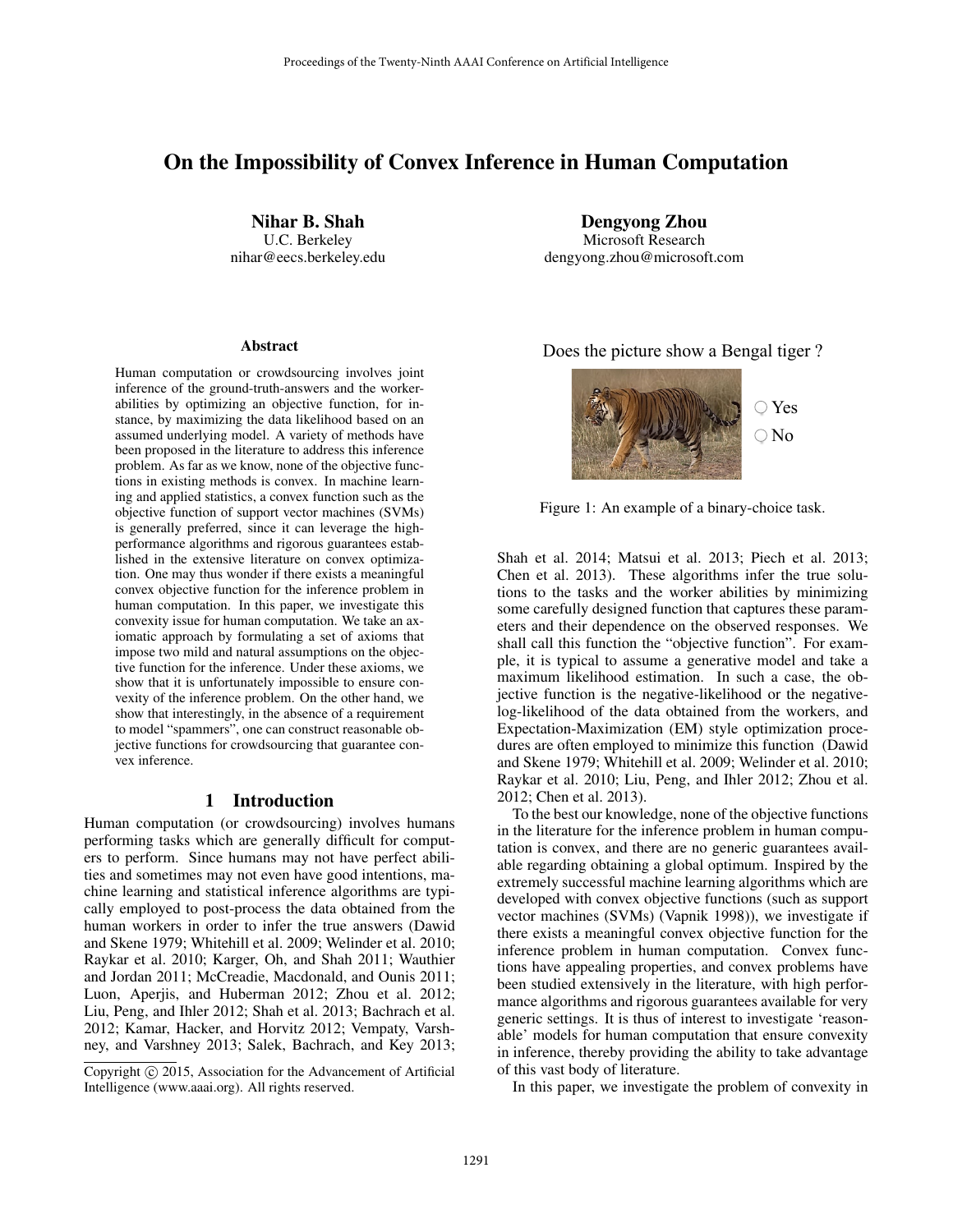human computation via an axiomatic approach. Our results show that unfortunately, under two mild and natural assumptions in crowdsourcing, no model can guarantee convexity in the inference procedure. We show subsequently that all known models for crowdsourcing satisfy the two proposed mild axioms. The takeaway from this result is that it is futile to construct human-computation models, for present setups, that attempt to gain tractability by ensuring convexity. Finally, we show that interestingly, if one can forgo the explicit modelling of "spammers", it is indeed possible to construct 'reasonable' models for human computation that guarantee convexity in the objective for inference.

### 2 Problem Setting

Consider a binary-choice setting, where the worker must select from two given options for every question (e.g., Figure 1).<sup>1</sup> Suppose there are k workers, each of whom is assumed to have some latent 'ability'. Denote the latent ability of worker  $i \in [k]$  as  $w_i \in [W_{\min}, W_{\max}]$  for some  $W_{\text{min}} \leq W_{\text{max}} \in \mathbb{R}$ , with a higher value of  $w_i$  representing a more able worker.<sup>2</sup> We will use the value "0" to represent the ability of a *spammer* and assume that  $0 \in$  $[W_{\text{min}}, W_{\text{max}}]$ . A spammer is a worker who answers randomly with no regard to the question being asked. Spammers are known to exist in plentiful numbers among the worker pools on crowdsourcing platforms (Bohannon 2011; Kazai et al. 2011; Vuurens, de Vries, and Eickhoff 2011; Wais et al. 2010). Throughout the paper, we will restrict our attention to the (convex) subset  $[0, W_{\text{max}}]$  of the parameter space of the worker ability, since a function that is not convex on this set  $[0, W_{\text{max}}]$  will not be convex on the superset  $[W_{\text{min}}, W_{\text{max}}]$  either. For convenience of notation, we define  $w := [w_1 \cdots w_k]^T \in [0, W_{\text{max}}]^k$ .

There are d questions, and each question has two choices, say, "0" and "1". This paper looks at procedures to infer, *via convex optimization*, the true answers  $x^* \in \{0,1\}^d$  to these d questions and the worker abilities  $w \in [0, W_{\text{max}}]^k$ from the responses received from the workers. However, an optimization problem over a discrete set is non-convex by definition. A convex optimization based procedure will thus relax the discrete domain of  $x^*$  to a continuous set. To this end, we associate every question  $j \in [d]$  to a parameter  $x_j \in [0, 1]$ . The inference procedure operates on  $\boldsymbol{x} := [x_1 \cdots x_d]^T \in [0,1]^d$ , and the inferred values may be subsequently quantized to obtain a solution in the discrete set  $\{0, 1\}^d$ .

Every question is asked to one or more of the  $k$  workers, and every worker is asked one or more of the d questions. We shall represent the workers' responses as a  $\{0, 1, \infty\}$ valued matrix Y of size  $(k \times d)$ . For every  $i \in [k]$  and

 $j \in [d]$ , we let  $Y_{i,j}$  denote the  $(i, j)$ <sup>th</sup> element of the matrix Y. The value of  $Y_{i,j}$  is set as  $\infty$  if worker i was not asked question  $j$ , and is set as worker  $i$ 's response to question  $j$ otherwise. The answers to the questions and the abilities of the workers are now inferred by minimizing some reasonable objective function  $L$  of  $x$  and  $w$  given the workerresponses  $Y$ :

$$
(\hat{\boldsymbol{x}}, \hat{\boldsymbol{w}}) = \mathop{\arg\min}_{\boldsymbol{x} \in [0,1]^d, \boldsymbol{w} \in [0, W_{\text{max}}]^k} L(\boldsymbol{x}, \boldsymbol{w}; Y).
$$

In the sequel, we will discuss the possible convexity of this optimization program under certain proposed axioms, and show that this optimization cannot be convex even after relaxing the domain of the answers from  $\{0, 1\}^d$  to  $[0, 1]^d$ .

Upon completion of the inference procedure, an additional rounding step is often executed to convert  $\hat{x} \in [0, 1]^d$ to a discrete space  $\hat{\mathbf{x}}^* \in \{0,1\}^d$ . This rounding may be performed via a deterministic approach, for instance, by quantizing  $x_j$  to 1 iff  $\hat{x}_j > 0.5$ , or via a probabilistic approach, for instance, by quantizing  $\hat{x}_i$  to 1 with a probability  $\hat{x}_i$ , for every question  $j \in [d]$ . Many a times, however, the inferred vector  $\hat{x}$  is often left in the continuous set  $[0, 1]^d$  as a "soft" output. In either case, the value  $|\hat{x}_j - 0.5|$  is interpreted as the "confidence" associated with the inference of the answer to the  $j<sup>th</sup>$  question, with a higher value of  $|\hat{x}_j - 0.5|$  implying a higher confidence in the answer inferred for question *j.* A larger value of  $\hat{x}_i$  indicates a greater confidence that  $\hat{x}_j^*$  *is* 1*.* A higher value of  $\hat{w}_i$  for any  $i \in [k]$  *is interpreted as a greater belief in the ability of worker* i*.*

### 3 Axiomatization of Objective Function

We take an axiomatic approach towards the design of the objective function  $L$ , and formulate two weak and natural axioms that the objective function  $L$  must satisfy. Recall that the inference procedure *minimizes* the objective function L, and hence the objective function should have a *lower* value when its arguments form a *better fit* to the observed data. While the axioms are stated in a general manner below, for an intuitive understanding one may think of a maximum likelihood approach with  $L(x, w; Y)$  as the negative log likelihood of the observed data Y conditioned on  $(x, w)$ .

First consider the case when there is only  $d = 1$  question and  $k = 1$  worker. The vectors x and w can be represented by scalars  $x \in [0, 1]$  and  $w \in [0, W_{\text{max}}]$  respectively, and the matrix Y can be represented as a scalar in  $\{0, 1\}.$ 

Axiom 1 (Distinguishing different worker abilities). *There exists*  $\epsilon$  > 0 *such that*  $L(x, w; 1) > L(x, 0; 1) \ \forall (x, w) \in (0, \epsilon) \times (0, \epsilon)$  and  $L(x, w; 1) < L(x, 0; 1) \ \forall (x, w) \in (1 - \epsilon, 1) \times (0, \epsilon).$ 

Informally, Axiom 1 says that if the worker reports '1' when  $x$  is also close to 1, then the worker is likely to be more able. On the other hand, if the worker reports the opposite answer, then the worker is likely to be less able.

Axiom 2 (Modeling spammers). *The objective function*  $L(x, w; 1)$  *is independent of* x when  $w = 0$ .

A spammer is a worker who answers randomly, without any regard to the question being posed. Spammers are

<sup>&</sup>lt;sup>1</sup>Results on 'impossibility of convexity' for the binary-choice setting extend to more general settings (such as multiple-choice with more than two choices) by restricting attention to only two choices.

<sup>&</sup>lt;sup>2</sup>We adopt the standard notation of representing the set  $\{1, 2, \ldots, \alpha\}$  as  $[\alpha]$  for any positive integer  $\alpha$ , and representing the interval of the real line between (and including)  $\beta_1$  and  $\beta_2$  as  $[\beta_1, \beta_2]$  for any two real numbers  $\beta_1 < \beta_2$ .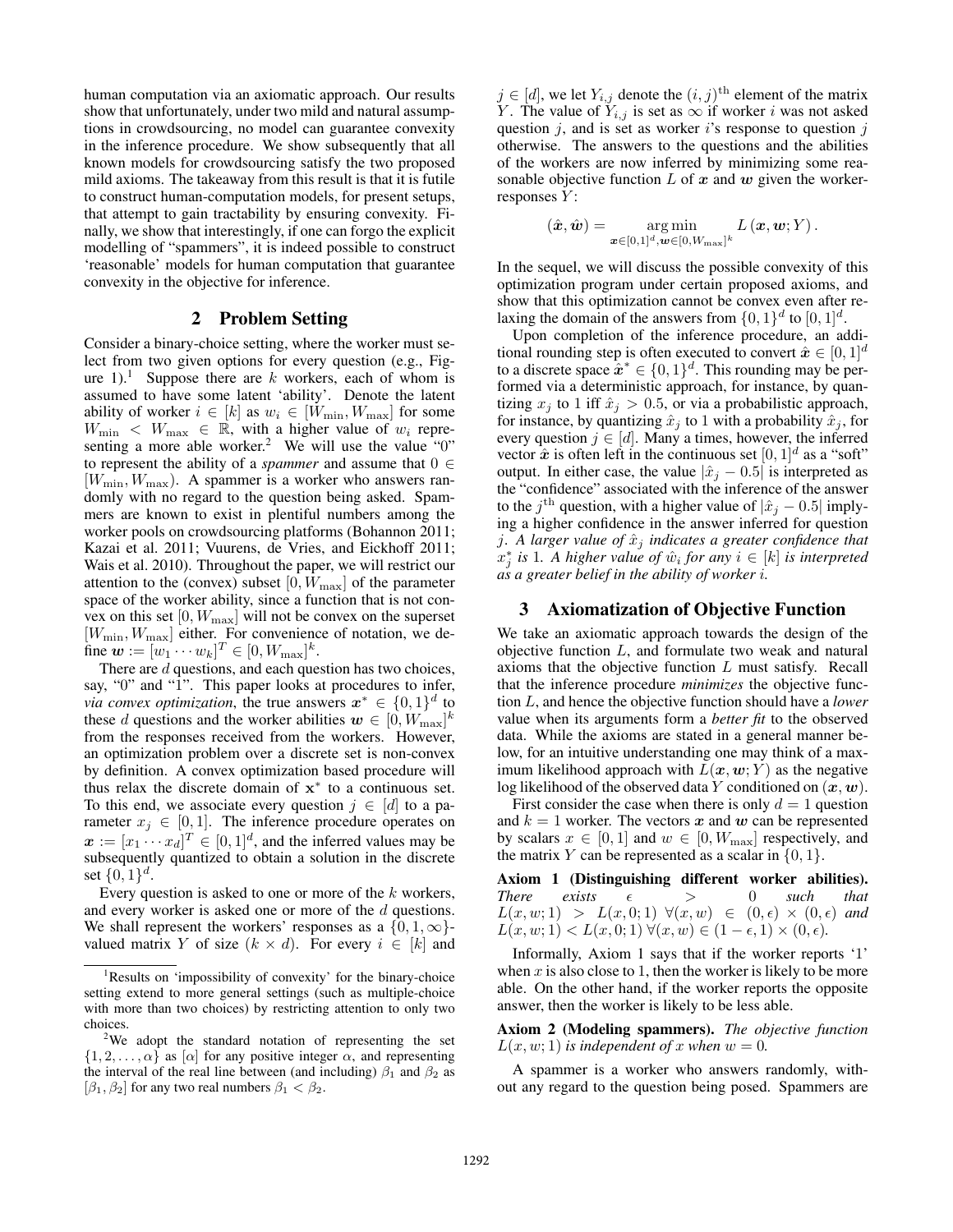highly abundant in today's crowdsourcing systems, and pose a major challenge to the data collection as well as the inference procedures. Axiom 2 necessitates an explicit incorporation of a spammer into the parameter space.

One may also define analogous axioms for the function  $L(\cdot, \cdot; 0)$ , but for the purposes of this paper, it will suffice to work with solely the function  $L(\cdot, \cdot; 1)$ . Observe that we have *not* made any other assumptions on the function L such as continuity, differentiability, or Lipchitzness.

In the next section, we will show that no objective function L for inference in human computation that satisfies the two simple requirements identified above can be convex. We will also show that all existing inference techniques for crowdsourcing (that we are aware of) fall into this class. We will also subsequently demonstrate, by means of a constructive example, the interesting fact that in the absence of the requirement of modelling a spammer, the objective function can indeed be convex.

The three axioms listed above for the setting of  $d = k = 1$ are translated to the general setting of  $d \geq 1$  questions and  $k \geq 1$  workers in the following manner. Consider the convex subset of the domain of parameters  $x$  and  $w$  that is given by  $x = x1$  and  $w = w1$ , where  $x \in [0, 1], w \in [0, W_{\text{max}}].$ Furthermore, suppose the observed data is  $Y_{i,j} = 1$  for every  $(i, j)$  for which worker i is asked question j. In this case the objective function reduces to being a function of only the scalars x and w, as  $L(x, w; 1)$ , and we can now call upon the two axioms listed above. Now, if an optimization problem is non-convex over a convex subset of the parameter space, then it is non-convex over the entire parameter space as well. Thus, it suffices to show non-convexity for the case of  $d =$  $k = 1$  and the result for  $d \geq 1$ ,  $k \geq 1$  follows.

# 4 Impossibility of Convexity

Theorem 1 below proves the impossibility of models guaranteeing convex inference in crowdsourcing.

Theorem 1. *No function* L *satisfying Axiom 1 and Axiom 2 can be convex.*

Non-convex problems are often converted to convex problems via transformations of the variables involved. Our result however says that for any such transformation of the variables at hand, as long as the semantic meanings of the variables are retained, it is reasonable to expect the two aforementioned axioms to be satisfied, rendering the result of Theorem 1 applicable.

### 5 Some Examples of Existing Models

To the best of our knowledge, all existing models for inference in crowdsourcing tasks satisfy our two axioms. We illustrate the same with a few examples in this section.

While the two axioms of Section 3 were constructed to identify the precise cause of non-convexity, in this section, we propose three general properties that we would like any objective function for crowdsourcing to satisfy. As we will see later, satisfying these three properties automatically implies adherence to the two axioms. We will also show that

all existing models satisfy these three properties. As before, while the properties are defined for generic humancomputation models, for an easier understanding one may think of the objective function  $L$  as the negative log likelihood function.

P1 (Monotonicity in accuracy of the answer).  $L(x, w; 1)$ *is non-increasing in* x*.*

Property P1 says that the likelihood does not decrease if  $x$  is brought closer to the observed response "1" (recall that we are considering only the interval  $[0, W_{\text{max}}]$  for w, where the latent ability of the worker is no worse than randomly answering).

P 2 (Monotonicity in worker ability). *There exists some non-decreasing function*  $g : [0, W_{\text{max}}) \rightarrow [0.5, 1)$  *such that*  $L(x, w; 1)$  *increases with* w when  $x < g(w)$  and  $L(x, w; 1)$ *decreases with an increase in* w *when*  $x > g(w)$ *.* 

Recall that for an inferred answer  $\hat{x}$ , the value  $|\hat{x} -$ 0.5| represents the confidence associated to the inference. A higher confidence in the inference directly relates to a greater belief in the ability of a worker. Property P2 formalizes this relation, with function  $g(w)$  capturing the confidence associated to the work of a worker with ability  $w$ . The likelihood is thus higher when the confidence associated to the work of the worker is closer to the corresponding confidence in the inferred answer.

P 3 (Modeling spammers). *The objective function*  $L(x, w; 1)$  *is independent of* x *when*  $w = 0$ *.* 

Property P3 is identical to Axiom 2.

Proposition 2. *Any objective function* L *that satisfies Property P2 also satisfies Axiom 1.*

We now present examples of existing models for crowdsourcing and show that these models indeed satisfy the three properties listed above (and therefore the two axioms defined in Section 3). Throughout this section, we will let  $n$ denote the number of responses received from the workers, i.e, the number of  $\{0, 1\}$ -valued entries in the response matrix  $Y$ .

### Example 1 (Dawid-Skene model).

*Model: The Dawid-Skene model is one of the most popular models for crowdsourcing (Dawid and Skene 1979; Ipeirotis, Provost, and Wang 2010; Gao and Zhou 2013; Zhang et al. 2014; Karger, Oh, and Shah 2011; Dalvi et al. 2013; Ghosh, Kale, and McAfee 2011). The model assumes that the ability of a worker represents the probability of her correctly answering any individual question, i.e., if worker*  $i \in [k]$  *is asked question*  $j \in [d]$ *, then she will give the correct answer with a probability*  $p_i$  *and an incorrect answer with probability*  $(1 - p_i)$ *, for some parameter*  $p_i \in [0, 1]$ *whose value is unknown. The response of any worker to any question is independent of all else. In order to ensure that the model is identifiable, it is typically also assumed that*  $p_i$  ∈ [0.5, 1]  $\forall i \in [k]$ , or  $\frac{1}{k} \sum_{i=1}^{k} p_i \ge 0.5$ , or simply  $p_1 \ge$ 0.5*. We shall restrict our attention to*  $p_i \in [0.5, 1]$   $\forall i \in [k]$ *. Further, we will work with a shifted and scaled version of*  $p_i$ *'s by defining*  $w_i = 2p_i - 1 \ \forall i \in [k]$ *. Under this transformation, we have*  $W_{\text{min}} = 0$  *and*  $W_{\text{max}} = 1$ *.*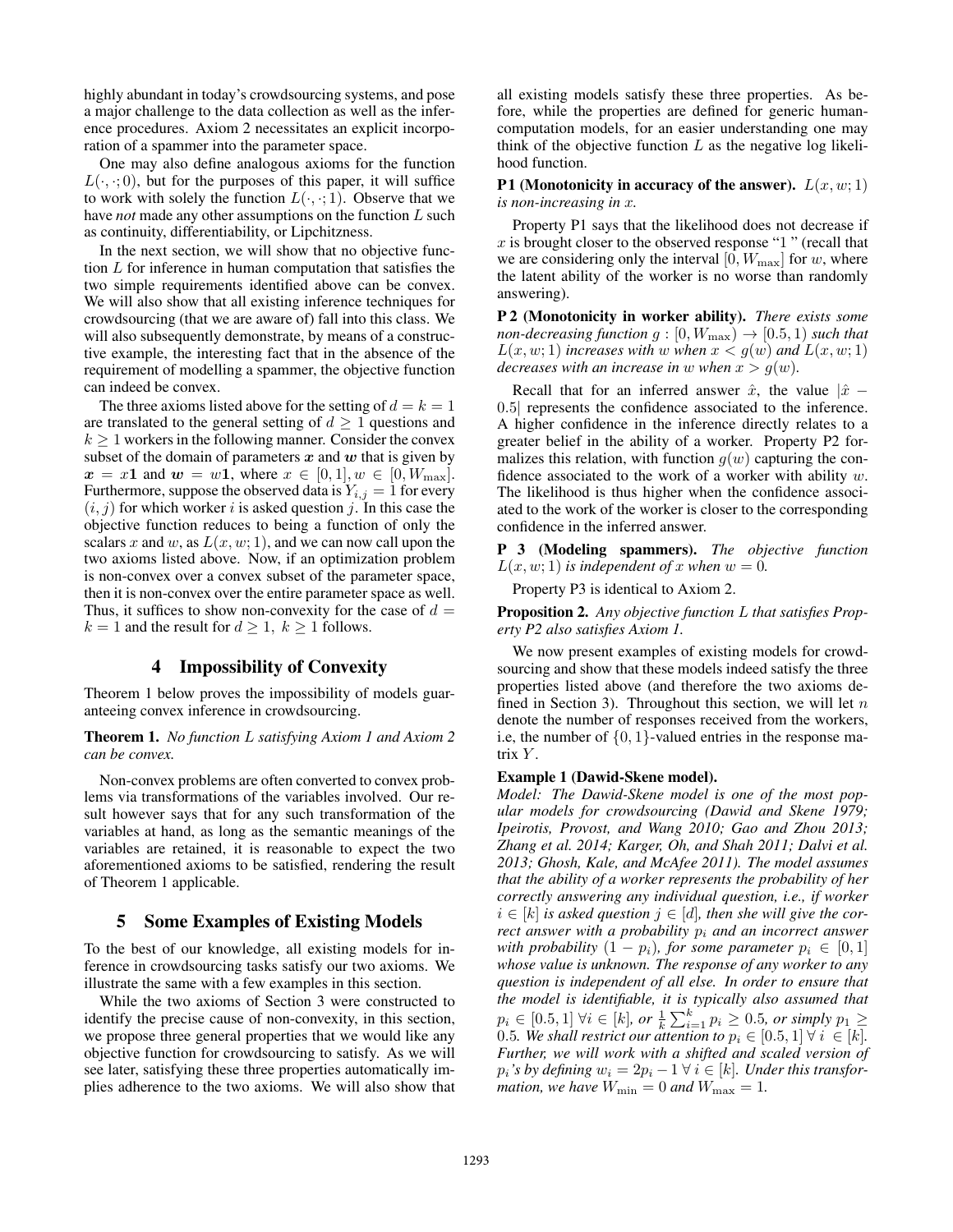*Inference: Consider inferring* x *and* w *via maximum likelihood estimation. Observe that the likelihood of observation* Y *is*

$$
\prod_{(i,j): Y_{i,j} \neq \infty} \left( \frac{1+w_i}{2} \right)^{Y_{i,j}x_j + (1-Y_{i,j})(1-x_j)} \times \left( \frac{1-w_i}{2} \right)^{Y_{i,j}(1-x_j) + (1-Y_{i,j})x_j}.
$$

*The negative log-likelihood is thus given by*

$$
L(\boldsymbol{x}, \boldsymbol{w}; Y) := \sum_{\substack{(i,j):\\ Y_{i,j} \neq \infty}} \Biggl( (Y_{i,j} x_j + (1 - Y_{i,j})(1 - x_j)) \log \left( \frac{1 + w_i}{2} \right) + (Y_{i,j}(1 - x_j) + (1 - Y_{i,j}) x_j) \log \left( \frac{1 - w_i}{2} \right) \Biggr),
$$

and this function is minimized over  $(\boldsymbol{x},\boldsymbol{w}) {\in} [0,1]^{d+k}.$ 

*Consider the following subspace of the arguments:*  $x=x1$ *and*  $w=w1$  *for some*  $x \in [0,1]$  *and*  $w \in [0,1]$ *. Further, suppose*  $Y_{i,j}=1$  *for every*  $(i,j)$  *for which worker i was asked question* j*. Under this restriction, the objective function reduces to*

$$
L(x, w; 1) = -n\left(x\log\left(\frac{1+w}{2}\right) + (1-x)\log\left(\frac{1-w}{2}\right)\right) (1)
$$

*Properties: Let us understand what the three properties listed earlier mean in this context. Observe that*

$$
L(x, 0; 1) = -n(x \log 0.5 + (1 - x) \log 0.5)
$$
  
= -n \log 0.5,

*and hence*  $L(x, w; 1)$  *is independent of* x *when*  $w = 0$ *. Thus* w = 0 *models a spammer, and the function* L *obeys Property P3. For Property P1, observe that when*  $w \in [0, 1]$ *,* 

$$
\frac{\partial}{\partial x}L(x, w; 1) = -n\left(\log\left(\frac{1+w}{2}\right) - \log\left(\frac{1-w}{2}\right)\right) \le 0.
$$

*Thus Property P1 is satisfied. Finally,*

$$
\frac{\partial}{\partial w}L(x, w; 1) = -n\left(\frac{x}{1+w} - \frac{1-x}{1-w}\right),\,
$$

*which is positive when*  $2x - 1 < w$  *and negative when*  $2x - 1$  $1 > w$ . Property P2 is thus satisfied with  $g(w) = \frac{1+w}{2}$ .

*The objective function* (1) *is plotted in Figure 2.*

#### Example 2 (Two-coin Dawid-Skene model).

*The two-coin model associates the ability of every worker*  $i \in [k]$  *to two latent variables*  $p_{i,0} \in [0.5, 1]$  *and*  $p_{i,1} \in$ [0.5, 1]*. Under the two-coin model, the probability with which a worker answers a question correctly depends on the true answer to that question: if the true answer to a question is*  $x^* \in \{0,1\}$  *then the worker (correctly) provides*  $x^*$  *as the answer with probability*  $p_{i,x^*}$  *and (incorrectly) provides* (1−x ∗ ) *as the answer otherwise, independent of all else. In order to connect to our theory, we simply restrict our attention to a (convex) subset of the parameters*  $\{p_{i,0}, p_{i,1}\}_{i=1}^k$ *obtained by setting*  $p_{i,0} = p_{i,1} \ \forall \ i \in [k]$ *. The resulting model is identical to the one-coin model discussed earlier.*



Figure 2: The objective function for maximum-likelihood inference under the Dawid-Skene model.

### Example 3 (Additive Noise).

*Model: The additive noise model assumes that when worker*  $i \in [k]$  *is asked question*  $j \in [d]$ *, the response*  $Y_{i,j}$  *of the worker is given by*

$$
Y_{i,j} = \mathbb{1}\{w_i(x_j - 0.5) + \epsilon_{i,j} > 0\},\
$$

where  $\{\epsilon_{i,j}\}_{i\in [d], j\in [k]}$  is a set of i.i.d. random variables with *some (known) c.d.f.* F*. The function* F *is non-constant in the domain of interest*  $[-0.5W_{\text{max}}, 0.5W_{\text{max}}]$ *. The response is assumed to be independent of all other questions and all other workers. A common choice for* F *is the c.d.f. of the Gaussian distribution (Piech et al. 2013; Thurstone 1927; Welinder et al. 2010).*

*Inference: The inference is usually performed by minimizing the negative log likelihood of the observed data* Y *:*

$$
\arg\min_{\mathbf{x},\mathbf{w}} \quad -\sum_{(i,j):Y_{i,j}\neq\infty} (Y_{i,j}\log(1-F(-(x_j-0.5)w_i)) + (1-Y_{i,j})\log(F(-(x_j-0.5)w_i)).
$$

*Properties: Let us now relate this model to the three properties enumerated earlier. Let us restrict our attention to the (convex) subset of the parameters where*  $x = x1$  *and*  $w = w1$  for some  $x \in [0,1]$  and  $w \in [0, W_{\text{max}}]$ . Sup*pose*  $Y_{i,j} = 1$  *for every*  $(i, j)$  *for which worker i was asked question* j*. The objective function then reduces to*

$$
L(x, w; 1) = -n \log(1 - F(-(x - 0.5)w)).
$$

*One can verify that this function is non-increasing in* x (whenever  $w \geq 0$ ), thereby satisfying Property P1. Further*more, setting*  $q(w) = 0.5$  *satisfies Property P2. A spammer is modeled by the parameter value*  $w = 0$ *, in which case, the function* L *ceases to be dependent on* x*.*

#### Example 4 (Minimax Entropy Model).

*Model: The minimax entropy model (Zhou et al. 2012) hypothesizes that when worker*  $i \in [k]$  *answers question*  $j \in [d]$ , she provides "1" as the answer with a probabil*ity*  $\pi_{i,j}$  *and "0" otherwise, independent of all else, for some unknown value*  $\pi_{i,j} \in [0,1]$ *. Under the 'minimax entropy principle' proposed therein, the set*  ${\{\pi_{i,j}\}_{i \in [k], j \in [d]}$  *has the maximum entropy under the constraints imposed by the set*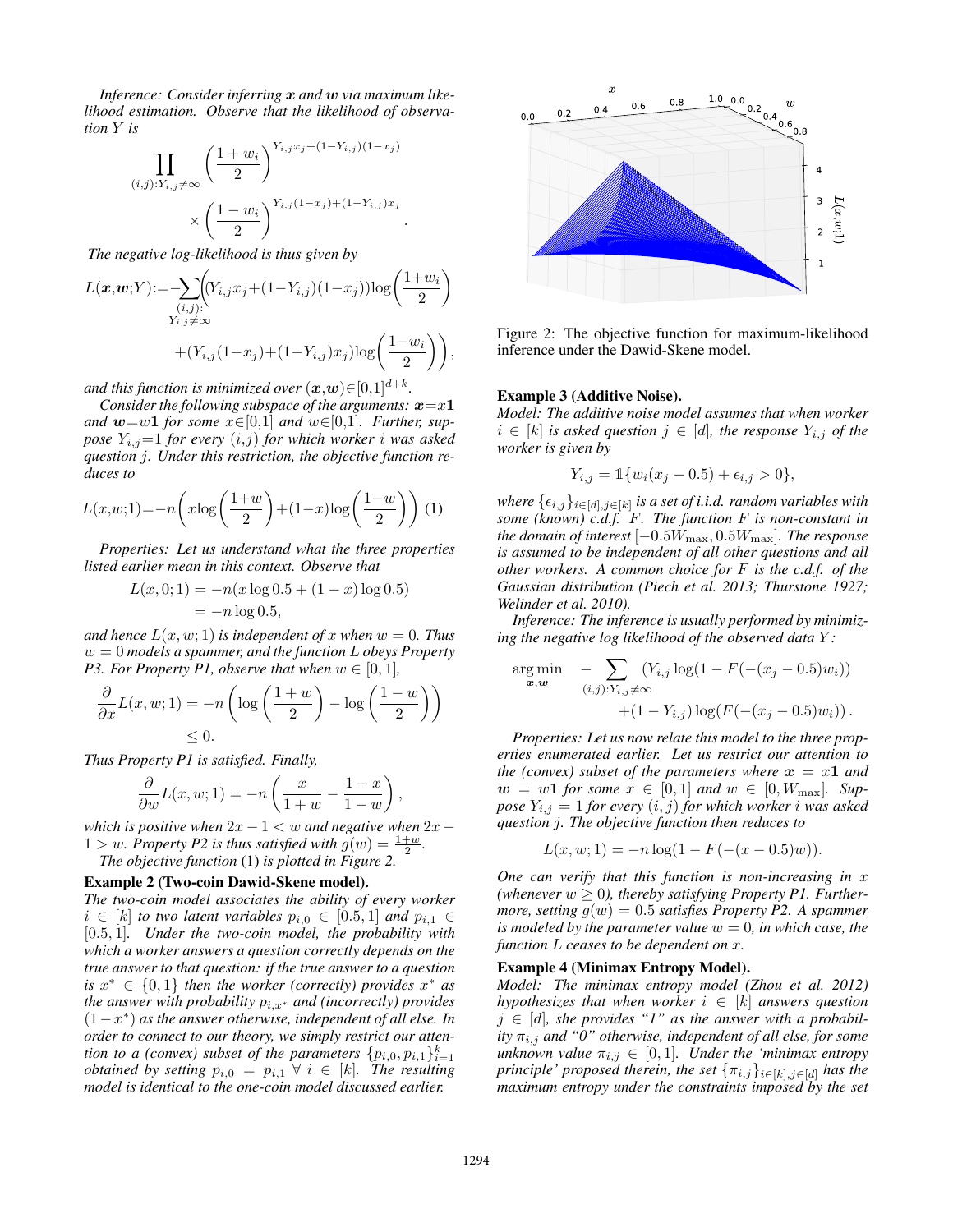*of true answers and the observed data, and the true answers minimize this value of maximum entropy:*

$$
\min_{\mathbf{x}} \max_{\{\pi_{i,j}\}_{i \in [k], j \in [d]} -\sum_{i=1}^{k} \sum_{j=1}^{d} \pi_{i,j} \ln \pi_{i,j}
$$
\ns.t. 
$$
\sum_{i=1}^{k} \pi_{i,j} = \sum_{i=1}^{k} Y_{i,j} \,\forall j \in [k]
$$
\n
$$
\sum_{j=1}^{d} x_j \pi_{i,j} = \sum_{j=1}^{d} x_j Y_{i,j} \,\forall i \in [k]
$$
\n
$$
\sum_{j=1}^{d} (1 - x_j) \pi_{i,j} = \sum_{j=1}^{d} (1 - x_j) Y_{i,j} \,\forall i \in [k]
$$
\n
$$
0 \le \pi_{i,j}, x_j \le 1 \,\forall i \in [k], j \in [d].
$$

*Inference: The authors show that the values*  $\pi_{i,j}$  *must necessarily be of the form*

$$
\pi_{i,j} = \frac{\exp((1-x_j)(\tau_{j,1} + \sigma_{i,1,0}) + x_j(\tau_{j,1} + \sigma_{i,1,1}))}{\sum_{\ell=0}^1 \exp((1-x_j)(\tau_{j,\ell} + \sigma_{i,\ell,0}) + x_j(\tau_{j,\ell} + \sigma_{i,\ell,1}))}
$$

*for some parameters*  $\{\sigma_{i,\ell_1,\ell_2}\}_{i\in[k],\ell_1\in\{0,1\},\ell_2\in\{0,1\}}$  *and*  ${\{\tau_{j,\ell}\}_{j\in[d],\ell\in\{0,1\}}}$ . The authors then propose minimization (with respect to variables  $\{x_i, \sigma_{i,\ell_1,\ell_2}, \tau_{j,\ell}\}$ ) of the dual of *the aforementioned program, which they derive to be of the form*

− X (i,j): Yi,j 6=∞ exp (1−x<sup>j</sup> )(τj,Yi,j+σi,Yi,j ,0)+x<sup>j</sup> (τj,Yi,j+σi,Yi,j ,1) P<sup>1</sup> `=0exp((1−x<sup>j</sup> )(τj,`+σi,`,0)+x<sup>j</sup> (τj,`+σi,`,1))

*Properties: Consider the following (convex) subset of the parameter space:*  $\tau_{i,\ell} = 0 \ \forall j \in [d], \ell \in \{0, 1\}, \ \sigma_{i,0,0} =$  $\sigma_{i,1,1} = 1 - \sigma_{i,1,0} = 1 - \sigma_{i,0,1} := 0.5 + w_i \in [0,1] \,\forall i \in [k].$ *The minimization program can now be rewritten as*

$$
\argmin_{\bm{x},\bm{w}\in[0,1]^{d+k}}\sum L(x_i,w_j;Y_{i,j})
$$

*where*

$$
L(x, w; 1) :=
$$
  

$$
e^{(1-x)(0.5-w) + x(0.5+w)}
$$
  

$$
e^{(1-x)(0.5-w) + x(0.5+w)} + e^{x(0.5-w) + (1-x)(0.5+w)}
$$

and  $L(x, w; 0) = L(1 - x, w; 1)$ . With some algebraic ma*nipulations, one can verify that this function*  $L(\cdot, \cdot; 1)$  *satis*fies Property P1, Property P2 (with  $g(w) = 0.5$ ) and Prop*erty P3 (with* w = 0 *representing a spammer).*

#### Example 5 (GLAD model).

*Model and inference: The GLAD model was introduced in (Whitehill et al. 2009). We will restrict attention to the subspace of the parameter set which has, in the notation of (Whitehill et al. 2009),*  $\beta_j = 0 \ \forall j$ *. Using the notation of the present paper for the rest of the parameters, the objective function (the negative log likelihood) is*

$$
L(x, w; 1) = nx \log (1 + e^{-w}) + n(1 - x) \log (1 + e^{w})
$$



Figure 3: An objective function that satisfies properties P1 and P2, is convex, but does not incorporate the modeling of a spammer. This function is defined in (2).

*under the convex subset*  $x = x1$  *and*  $w = w1$  *of the parameters, wth*  $x \in [0, 1], w \in [0, 1].$ 

*Properties: The derivative of* L(x, w; 1) *with respect to* x is non-positive (for  $w \geq 0$ ), thus satisfying Property *P1. One can also verify that Property P2 is satisfied with*  $g(w) = \frac{1}{1+e^{-w}}$ *. Finally, we have*  $L(x, 0; 1) = n \log 2$ *, thereby satisfying Property P3.*

### 6 If Not Modelling Spammers

We now discuss the role of modeling a spammer, i.e., Axiom 2. We show that ignoring this axiom indeed allows for convex objective functions for crowdsourcing, not only satisfying Axiom 1, but also satisfying the stronger properties P1 and P2.

**Theorem 3.** Let  $W_{\text{min}} = 0$  and  $W_{\text{max}} = 1$ . The function  $L : [0, 1] \times [0, 1] \rightarrow \mathbb{R}$  *defined as* 

$$
L(x, w; 1) = \begin{cases} -w - x - 1 & \text{if } w \le 2x - 1 \\ w - 5x + 1 & \text{if } w \ge 2x - 1 \end{cases} \tag{2}
$$

*satisfies properties P1 and P2 (and hence Axiom 1) and is (jointly) convex in its two arguments.*

For the general setting of multiple workers and multiple questions, letting  $L(x, w; 0) = L(1 - x, w; 1),$ 

and

,

$$
L(\boldsymbol{x}, \boldsymbol{w}; Y) = \sum_{(i,j): Y_{i,j} \neq \infty} L(x_i, w_j; Y_{ij})
$$

ensures that the function  $L(\cdot, \cdot; Y)$  satisfies Axiom 1 and is convex in its arguments  $(x, w)$ . The objective function  $L(\cdot, \cdot; 1)$  constructed in Theorem 3 is plotted in Figure 3.

Note that we do not intend to claim the proposed function (2) as a "good" objective function to use for crowdsourcing. Instead, the takeaway from this section is that if one forgoes the inclusion of spammers in the objective, then one may indeed be able to design a crowdsourcing model that is reasonable and permits convex inference.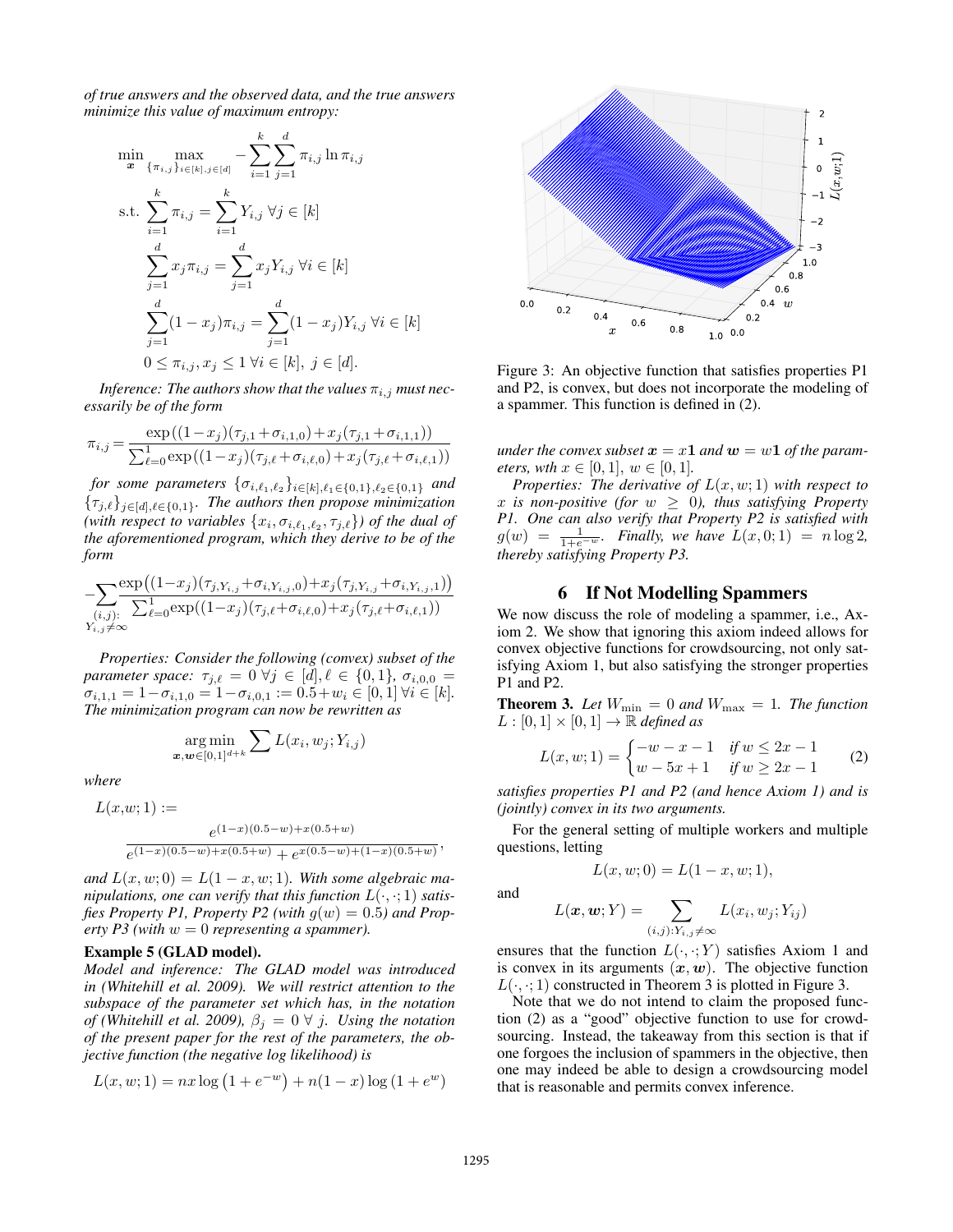## 7 Discussion

It is important to be aware of the limitations of the framework of this paper. Throughout the paper we assumed no prior knowledge or complexity controls on the parameter space. One may alternatively consider the inference problem in a Bayesian setting with non-uniform priors, or impose some convex regularization. In fact, if the regularizer is strictly convex, then giving it a sufficiently large weight can make the objective function convex, albeit perhaps at the expense of the model not capturing certain essential features of the problem. However, as long as the objective function continues to satisfy the two axioms presented here, the conclusions drawn in this paper continue to apply.

While convexity is certainly desirable, absence of convexity certainly does not mean the complete absence of guarantees; indeed, there is a line of recent works (Loh and Wainwright 2013; Netrapalli, Jain, and Sanghavi 2013; Zhang et al. 2014) which provide guarantees for non-convex problems as well. In particular, although existing models for human computation are not convex, there exist theoretical guarantees on inference under the popular Dawid-Skene model to a certain extent (Ghosh, Kale, and McAfee 2011; Karger, Oh, and Shah 2011; Dalvi et al. 2013; Gao and Zhou 2013; Zhang et al. 2014). For instance, (Zhang et al. 2014) show that the EM algorithm for the Dawid-Skene model can achieve a minimax rate up to a logarithmic factor when it is appropriately initialized by spectral methods. However, these results need certain conditions which may not hold in real scenarios. Moreover, algorithms that are minimax optimal may not always work well in practice, for instance, see the experimental results in (Liu, Peng, and Ihler 2012). Most importantly, guarantees for non-convex problems are constructed to-date on a case-by-case basis (for example, all known theoretical guarantees for crowdsourcing are for the Dawid-Skene model alone). These guarantees do not allow for a convenient application of the theory to any new model. On the other hand, although the theory of convex optimization is highly generic and extensive, the results of this paper imply that unfortunately one cannot readily exploit this theory in the context of human computation.

This paper also shows that a willingness to forgo the explicit incorporation of spammers into the crowdsourcing model indeed allows for reasonable objective functions guaranteeing convex inference. Successful deterrence of spammers in crowdsourcing systems, for instance, by designing suitable reward mechanisms, may thus expand the scope of model-design for human computation. In conclusion, we would like to enumerate, partially in jest, the problems resulting from spammers in crowdsourcing systems: (a) low-quality work, (b) depletion of the monetary budget, and now, (c) prevention of models guaranteeing convex inference.

### Appendix: Proofs

*Proof of Theorem 1:* The proof employs a contradictionbased argument. Suppose there exists some function  $L(\cdot, \cdot; 1)$  that satisfies the two axioms and is convex in its two arguments in the set  $[0, 1] \times [0, W_{\text{max}}]$ . Without loss

of generality assume  $\epsilon \in (0, \min\{0.5, W_{\max}\})$ . Axiom 1 mandates

$$
L(\epsilon - \epsilon^2/2, \epsilon^2/2; 1) > L(\epsilon - \epsilon^2/2, 0; 1) \quad \text{and} \quad (3)
$$

$$
L(1 - \epsilon/2, \epsilon/2; 1) < L(1 - \epsilon/2, 0; 1). \tag{4}
$$

The assumed convexity of function  $L$  implies

$$
(1-\epsilon)L(0,0;1)+\epsilon L(1-\epsilon/2,\epsilon/2;1){\ge}L(\epsilon-\epsilon^2/2,\epsilon^2/2;1).
$$

Substituting (3) and (4) in this inequality gives

$$
(1 - \epsilon)L(0, 0; 1) + \epsilon L(1 - \epsilon/2, 0; 1) > L(\epsilon - \epsilon^2/2, 0; 1).
$$

Now, calling upon Axiom 2 gives

$$
(1 - \epsilon)L(0, 0; 1) + \epsilon L(0, 0; 1) > L(0, 0; 1),
$$

yielding the desired contradiction.

 $\Box$ 

*Proof of Proposition 2:* Pick a value δ arbitrarily in  $(0, \min\{1, W_{\max}\}/2)$ . Set

$$
\epsilon = \min\{\delta, 1 - g(\delta)\}.
$$

Observe that due to Property P2,  $\forall x < 0.5$  (which includes all  $x < \epsilon$ ),  $L(x, w; 1)$  increases with an increase in w, and hence  $L(x, w; 1) > L(x, 0; 1)$  when  $w > 0$ . Also, for our chosen  $\epsilon$ , Property P2 implies that for any  $x \in (1-\epsilon, 1)$  and  $w < \epsilon$ , the function  $L(x, w; 1)$  decreases with an increase in w. Thus we have  $L(x, w; 1) < L(x, 0; 1) \forall (x, w) \in$  $(1 - \epsilon, 1) \times (0, \epsilon)$ . Axiom 1 is thus satisfied.  $\Box$ 

*Proof of Theorem 3:* Let us first verify that the proposed function  $L(\cdot, \cdot; 1)$  satisfies the two properties. First, observe from the definition of  $L$  in (2) that  $L$  is always (strictly) decreasing in its first argument, and hence satisfies Property P1. Towards Property P2, set

$$
g(w) = (1 + w)/2.
$$

By definition,  $L(x, w; 1)$  (strictly) decreases with an increase in w when  $x > g(w)$ , and (strictly) increases with an increase in w when  $x < g(w)$ . Proposition 2 now guarantees that the function also satisfies Axiom 1.

Let us now investigate the convexity of this function. Consider two hyperplanes  $H_0$  and  $H_1$  defined as

$$
H_0(x, w) = -w - x - 1
$$
  

$$
H_1(x, w) = w - 5x + 1.
$$

Observe that for any  $(x, w)$ ,

$$
H_0(x, w) - H_1(x, w) = 2(-w + 2x - 1).
$$

Thus,  $H_0(x, w) \geq H_1(x, w)$  if  $x \geq (1 + w)/2$  and  $H_0(x, w) \leq H_1(x, w)$  if  $x \leq (1 + w)/2$ . It follows that

$$
L(x, w; 1) = \max\{H_0(x, w), H_1(x, w)\}
$$

meaning that  $L$  is the maximum of two linear functions. Hence  $L$  is convex.  $\Box$